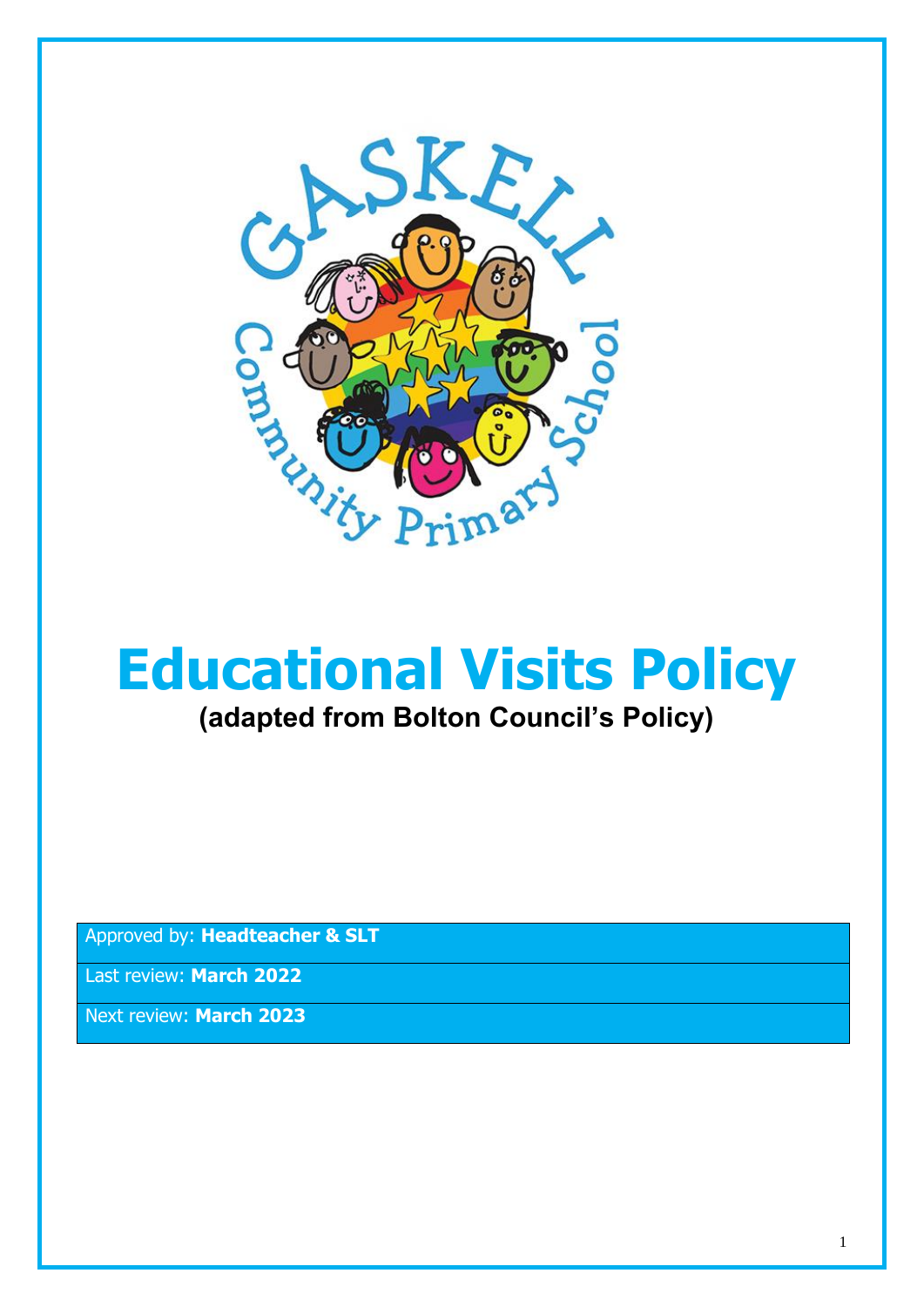## **1. Rational**

Gaskell Primary has a strong belief in the value of learning beyond the school day and out of the school premises. We demonstrate this to our Governors and others by taking part in carefully planned educational visits.

We provide a broad and balanced curriculum that promotes spiritual, moral, cultural, mental and physical development and prepares young people for the opportunities and experiences of adult life.

Educational visits strongly support our school drivers

- **Healthy Pioneers**
- **Avid Adventures**
- **World Citizens**
- **Confident Communicators**
- **Creative Minds**

## **2. Purpose**

Educational Visits can provide incentive and support to work being covered as part of the school curriculum. It may be that a visit provides an effective introduction to a unit of work or topic; alternatively teaching staff may decide to use an educational visit at any time during a project to enhance and support learning.

Teaching staff must ensure that the educational benefits to the children are **identified, maximised and recorded (where appropriate on EVOLVE).**

#### **3. Guidance**

The school has formally adopted, through its Governing Body, the Bolton Council Guidance for Educational Visits and Off-site Activities. This School Visits policy supports the Local Authority guidance and sets out how our educational visits will be developed, planned and managed.

## **4. Approval Procedure and Consent**

The Head teacher has nominated James Cranage DHT as the Educational Visits Co-ordinator (EVC) and the Governing Body has approved this appointment. This person has attended the latest LA EVC training course and will be given sufficient time and resources' to carry out the role (see responsibilities' below).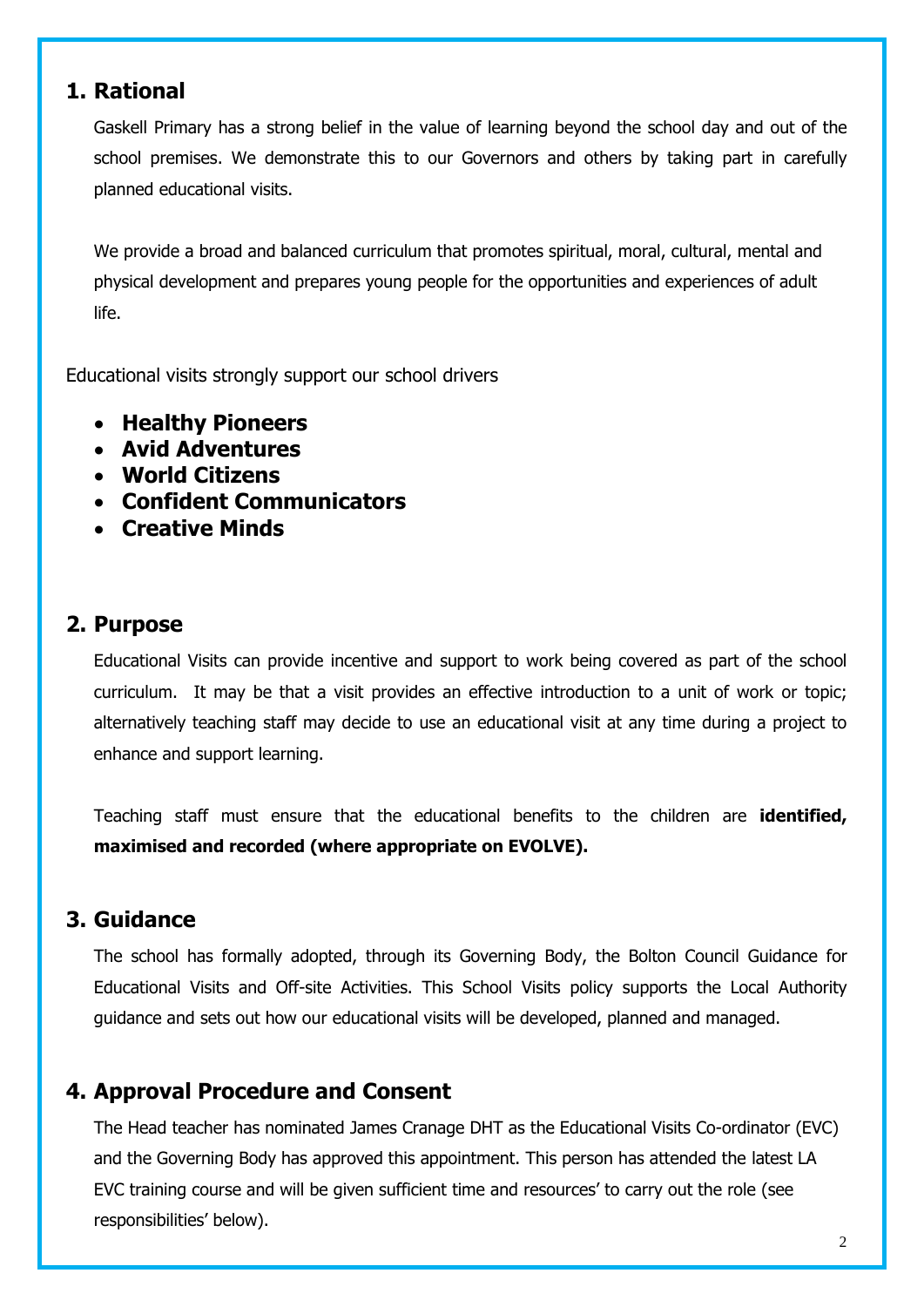The Head will ensure that the Governing Body is aware of Educational Visits taking place via Headteachers reports.

All prospective trips should be discussed with Phase Group Leaders, Headteacher and EVC prior to development. It may be necessary for the Group Leader to prepare an outline including estimated cost and arrangements. Further work (on the visit) should not take place until approval is given.

Low risk and routine visits will be approved by the Head teacher. These visits must be submitted, at least 14 days before the visit takes place. All higher risk activities (adventurous, residential, and overseas) will be submitted to the LA 4 weeks prior to the trip for approval.

There will be a named Trip Leader (and where appropriate, deputy) on all visits.

Written parental consent will be sought for all residential or adventurous activities. This will confirm that parents have understood the purpose, estimated cost and arrangements for the visit. In this school it will be the responsibility of the Trip Leader to draft/issue the letter.

<Please see Section 3, Guidance for Educational Visits & Off-site Activities>

# **5. Responsibilities**

## **5.1. Governor's**

The Governing body will satisfy themselves that appropriate safety measures are in place and that staff have been trained to undertake their role.

#### **5.2. Head Teacher**

Responsibility and accountability for the trip approval.

#### **5.3. Educational Visits Co-ordinator**

To help school fulfil health and safety responsibilities on the trip

#### **5.4. Trip Leader**

 The Trip Leader must be an employee of the establishment and not a volunteer. They will have the overall responsibility and accountability for the supervision and conduct of the visit.

#### **5.5. Pupils**

The Group Leader should make it clear to pupils that they must:

- not take unnecessary risks;
- follow the instructions of the leader and other adults;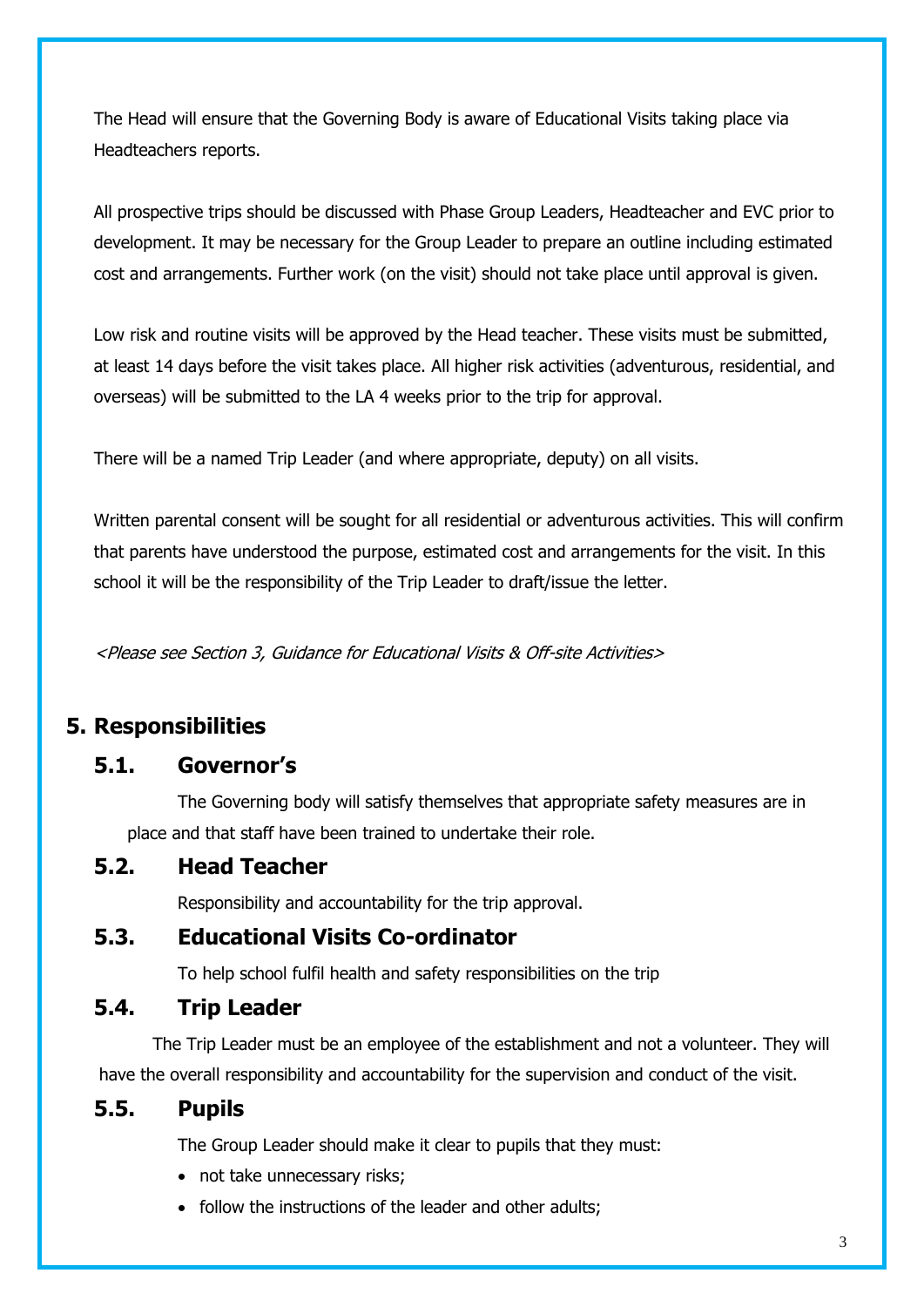- dress and behave sensibly and responsibly;
- look out for anything that might hurt or threaten anyone in the group and tell the Group Leader about it;

Pupils whose behaviour may be considered to be a danger to themselves or to the group may be stopped from going on the visit. The curricular aims of the visit for these pupils will be fulfilled in other ways.

## **6. Planning off-site visits**

The Trip Leader is responsible for planning the off-site visit that they are leading, The Head Teacher/EVC must be satisfied that the person planning the visit is competent to do so and has the necessary experience.

The Trip Leader must agree all plans with the Head Teacher.

<Please see Section 6, Guidance for Educational Visits & Off-site Activities>

# **7. Preliminary Visits**

Wherever possible and with agreement from the Headteacher, Trip Leaders will undertake an preliminary visit to:

- ensure that the venue is suitable to meet the aims and objectives of the school visit;
- assess potential areas and levels of risk;
- ensure that the venue can cater for the needs of the staff and pupils in the group;
- ensure that they are familiar with the area before taking a party of young people.

If it is not feasible to carry out an exploratory visit, the Trip Leader will contact the venue, seeking assurances about the venue's appropriateness for the visiting group. In addition, the Trip Leader will seek views from other schools who have recently visited the venue and where appropriate liaise with other bodies i.e. Tourist Boards.

<Please see Section 7, Guidance for Educational Visits & Off-site Activities>

#### **8. Risk Assessment**

It is the responsibility of the Trip Leader to carry out risk assessments covering all aspects of the proposed trip which must be approved by the EVC or the LA (for more adventurous trips).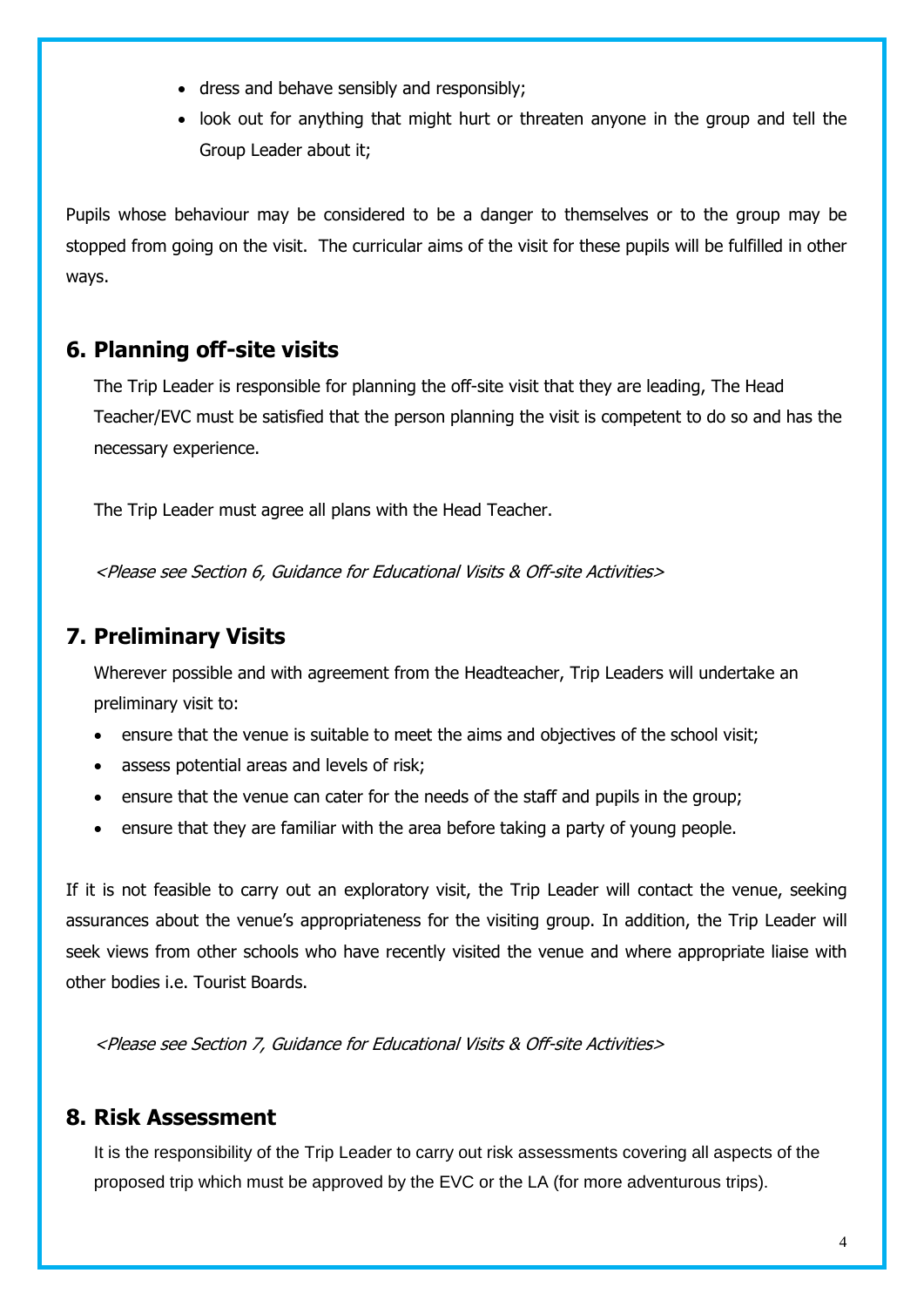On-going 'dynamic' risk assessment will be completed by the Trip Leader throughout the trip to ensure that hazards are monitored and appropriate safety measures are put in place.

It is the responsibility of the Trip Leader to ensure that all accompanying staff are familiar with the risk assessment and to continue to brief staff throughout the trip.

# **9. First Aid**

For adventurous activities, visits which involve overnight stays, or visits abroad it is the policy of this school to have a minimum of 1 qualified first aider in the group. All adults in the group will know how to contact emergency services, including provision of mobile phones.

During a local visit/ trip the Trip Leader will take with them:

- a suitably stocked first-aid travel bag;
- a person appointed to be in charge of first-aid arrangements.>

*<Please see Section 15, Guidance for Educational Visits & Off-site Activities>*

#### **10. Staffing**

We will ensure that, during any trip/visit there is a sufficient ratio of adult supervisors to pupils. To do this we will consider various factors. Including the age of the group, the nature of the activities, the duration, the type of journey and the medical needs of any pupils within the group. Where adult volunteers are used the School will ensure that (where appropriate) CRB screening is undertaken e.g. overnight stays.

Accompanying staff and adult helpers will have the appropriate skills to support the Trip Leader and understand the needs of the group. They will be briefed by the Trip Leader before the visit/trip.

*<Please see Section 12, Guidance for Educational Visits & Off-site Activities>*

#### **11. Competence to Lead**

If the school is leading an adventurous activity, such as canoeing, the EVC, Head Teacher and LA will ensure that the Group Leader and other supervisors are suitably qualified to lead and instruct the activity before they agree that the visit can take place. The member of staff will complete an Activity Leader Form (ALF) and provide an **original,** valid certificate as proof of their competence.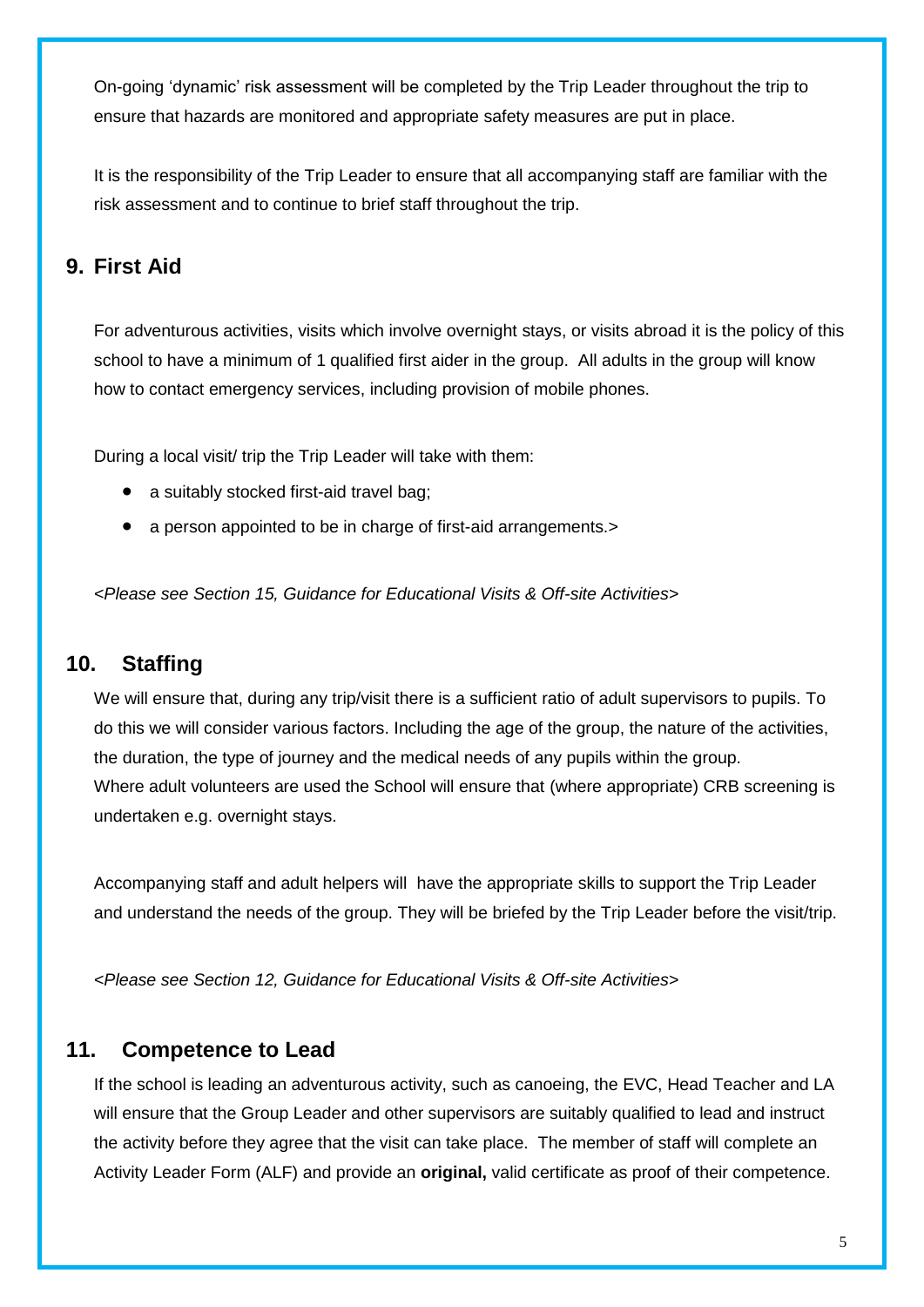*<Please see Section 11 & 28, Guidance for Educational Visits & Off-site Activities>*

#### **12. Communication**

To ensure that all those involved in the visit understand their roles and responsibilities, the Trip Leader will hold a briefing they will ensure that staff are aware of any pupils who may require closer supervision. Teachers retain responsibility for the group at all times.

## **13. Information to Pupils**

The group leader must decide what information should be provided to pupils and how to present the information, they must be satisfied that the pupils understand key safety information. Pupils should understand:

- the aims and objectives of the visit / activity;
- background information about the place to be visited;
- how to avoid specific dangers and why they should follow rules;
- why safety precautions are in place;
- why special safety precautions are in place for anyone with disabilities;
- what standard of behaviour is expected from pupils;
- who is responsible for the group;
- what to do if approached by a stranger;
- what to do if separated from the group;
- emergency procedures;
- rendezvous procedures

#### **14. Participation**

Pupils whose behaviour is such that the group leader is concerned for their, or others' safety, will be withdrawn from the activity. On residential visits the group leader will consider whether such pupils will return home early. This information will be communicated to Parents in writing and during briefing sessions (for longer trips/visits).

#### **15. Pupils with special educational or medical needs**

We will work with parents to accommodate the needs of pupil's specific needs. We will give consideration to appropriate supervision ratios and additional safety measures that may need to be addressed at the planning stage. These will be written into our risk assessments.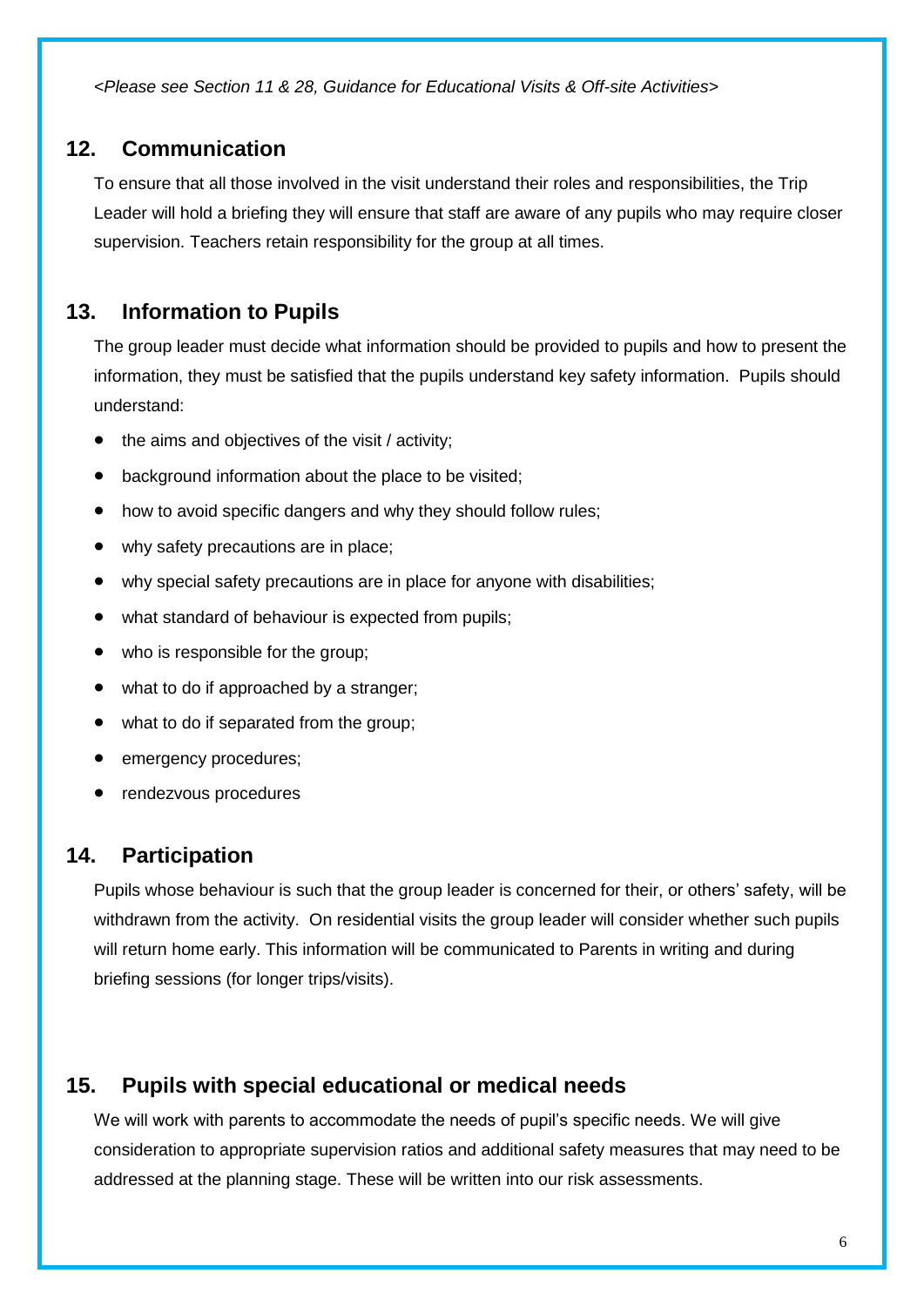#### **16. Communicating with Parents/Guardians**

The Trip Leader will ensure that parents are given information about the purpose and details of the visit and are invited to any briefing sessions (for longer or more adventurous visits).

The Trip Leader will explain to parents how they can help prepare their child for the visit by, for example, reinforcing the visit's code of conduct.

We will ask parents to provide:

- the group leader with emergency contact number(s);
- a signed consent form;
- relevant information about their child's health which might be relevant to the visit.

#### **16.1. Parental Consent**

Gaskell Primary will seek annual consent for Educational visits (on/offsite) that take place within the school/establishments normal hours, for example, visits to local amenities, environmental studies, swimming and sporting fixtures. If these visits are likely to extend beyond this, adequate advance notice will be given by the school.

For all other visits (i.e. adventurous, residential or overseas) consent will be obtained on an individual basis.

If parents withhold consent absolutely the pupil will not be taken on the visit, the curricular aims of the visit will be delivered to the pupil in some other way, wherever possible.

Pupils can only go on the visit if the signed consent form has been received. In exceptional circumstances the Headteacher may permit verbal consent for local visits.

If the parents give a conditional consent the Head Teacher will need to consider whether the child may be taken on the visit or not.

## **17. Emergency Controls**

The school has developed emergency procedures for educational visits. These are amended for as necessary for each visit.

The school will appoint a member of the SLT as the emergency school contact for each visit. All major incidents will be reported to this person, especially those involving injury or that might attract media attention.